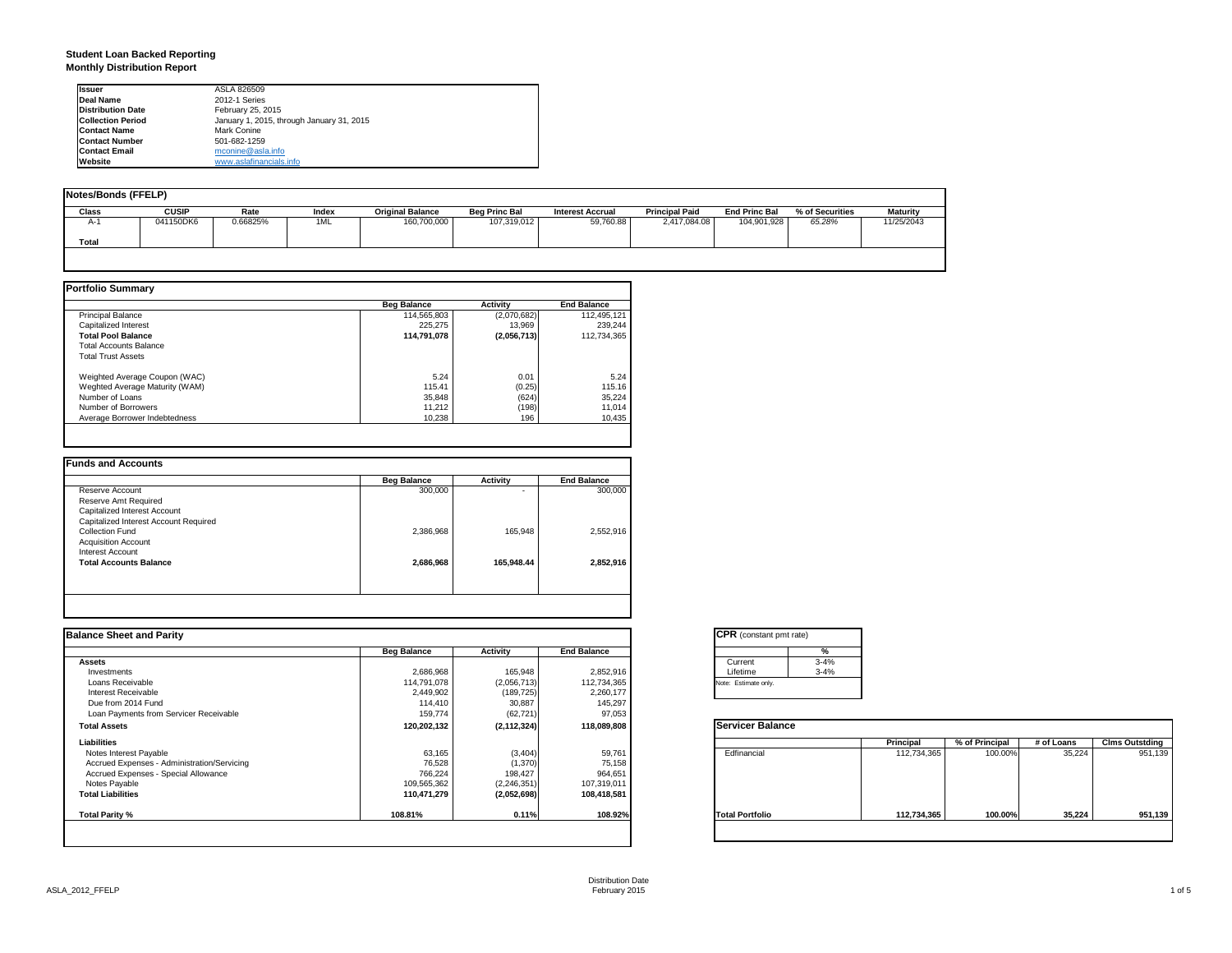### **Student Loan Backed Reporting Monthly Distribution Report**

|                         |           | # of Loans |             | Principal   |           | % of Principal |                  | <b>WAC</b> | <b>WARM</b> |        |
|-------------------------|-----------|------------|-------------|-------------|-----------|----------------|------------------|------------|-------------|--------|
|                         | Beginning | Ending     | Beginning   | Ending      | Beginning | Ending         | <b>Beginning</b> | Ending     | Beginning   | Ending |
| In School               | 538       | 562        | 1,764,095   | 1,833,048   | 1.54%     | 1.63%          | 5.56             | 5.55       | 119.44      | 119.50 |
| Grace                   | 195       | 152        | 608,860     | 489,549     | 0.53%     | 0.43%          | 5.56             | 5.64       | 117.53      | 117.22 |
| Repayment               |           |            |             |             |           |                |                  |            |             |        |
| Current                 | 20,889    | 20,170     | 61,505,968  | 59,102,468  | 53.58%    | 52.43%         | 5.33             | 5.34       | 117.56      | 116.76 |
| 31-60 Days Delinquent   | 1,373     | 1,249      | 4,608,952   | 4,168,247   | 4.02%     | 3.70%          | 5.24             | 5.30       | 113.47      | 122.05 |
| 61-90 Days Delinquent   | 805       | 850        | 2,896,620   | 2,941,810   | 2.52%     | 2.61%          | 5.57             | 5.25       | 116.92      | 121.78 |
| 91-120 Days Delingent   | 468       | 485        | 1,612,995   | 1,702,365   | 1.41%     | 1.51%          | 5.49             | 5.50       | 131.29      | 116.48 |
| 121-180 Days Delinquent | 725       | 593        | 2,689,881   | 2,025,998   | 2.34%     | 1.80%          | 5.24             | 5.24       | 112.42      | 123.87 |
| 181-270 Days Delinquent | 635       | 688        | 2,373,345   | 2,705,829   | 2.07%     | 2.40%          | 5.31             | 5.39       | 111.96      | 109.69 |
| 271+ Days Delinquent    | 366       | 338        | 1,316,440   | 1,197,775   | 1.15%     | 1.06%          | 5.23             | 5.23       | 104.11      | 107.39 |
| <b>Total Repayment</b>  | 25,261    | 24,373     | 77,004,202  | 73.844.492  | 67.08%    | 65.50%         | 5.33             | 5.34       | 117.00      | 117.04 |
| Forbearance             | 4,042     | 4,322      | 15,527,879  | 16,915,318  | 13.53%    | 15.00%         | 5.43             | 5.42       | 120.96      | 119.15 |
| Deferment               | 5,493     | 5,549      | 18,800,247  | 18,745,793  | 16.38%    | 16.63%         | 5.30             | 5.30       | 117.93      | 117.80 |
| Claims in Progress      | 319       | 258        | 1,085,794   | 875,135     | 0.95%     | 0.78%          | 5.12             | 5.18       | 109.44      | 103.03 |
| <b>Claims Denied</b>    |           |            |             | 31,029      | 0.00%     | 0.03%          |                  | 5.10       |             | 76.00  |
| <b>Total Portfolio</b>  | 35,848    | 35,224     | 114,791,078 | 112,734,365 | 100.00%   | 100.00%        | 5.34             | 5.35       | 117.65      | 117.40 |

|                                     |           | # of Loans |                  | Principal  |                  | % of Principal |                  | <b>WAC</b> | <b>WARM</b>      |        |
|-------------------------------------|-----------|------------|------------------|------------|------------------|----------------|------------------|------------|------------------|--------|
|                                     | Beainnina | Endina     | <b>Beginning</b> | Endina     | <b>Beginning</b> | Endina         | <b>Beainning</b> | Endina     | <b>Beginning</b> | Endina |
| Current                             | 20,889    | 20,170     | 61,505,968       | 59,102,468 | 79.87%           | 80.04%         | 5.33             | 5.34       | 117.56           | 116.76 |
| 31-60 Days Delinquent               | 1,373     | 1,249      | 4,608,952        | 4,168,247  | 5.99%            | 5.64%          | 5.24             | 5.30       | 113.47           | 122.05 |
| 61-90 Days Delinquent               | 805       | 850        | 2,896,620        | 2,941,810  | 3.76%            | 3.98%          | 5.57             | 5.25       | 116.92           | 121.78 |
| 91-120 Days Delingent               | 468       | 485        | 1,612,995        | 1,702,365  | 2.09%            | 2.31%          | 5.49             | 5.50       | 131.29           | 116.48 |
| 121-180 Days Delinquent             | 725       | 593        | 2,689,881        | 2,025,998  | 3.49%            | 2.74%          | 5.24             | 5.24       | 112.42           | 123.87 |
| 181-270 Days Delinquent             | 635       | 688        | 2,373,345        | 2,705,829  | 3.08%            | 3.66%          | 5.31             | 5.39       | 111.96           | 109.69 |
| 271+ Days Delinquent                | 366       | 338        | 1,316,440        | 1,197,775  | 1.71%            | 1.62%          | 5.23             | 5.23       | 104.11           | 107.39 |
| <b>Total Portfolio in Repayment</b> | 25,261    | 24,373     | 77,004,202       | 73,844,492 | 100.00%          | 100.00%        | 5.33             | 5.34       | 117.00           | 117.04 |

| Portfolio by Loan Type           |                  |        |                  |             |                |         |            |        |                  |        |
|----------------------------------|------------------|--------|------------------|-------------|----------------|---------|------------|--------|------------------|--------|
|                                  | # of Loans       |        | Principal        |             | % of Principal |         | <b>WAC</b> |        | <b>WARM</b>      |        |
|                                  | <b>Beginning</b> | Ending | <b>Beginning</b> | Endina      | Beginning      | Endina  | Beginning  | Ending | <b>Beginning</b> | Ending |
| Subsidized Consolidation Loans   |                  |        |                  |             |                |         |            |        |                  |        |
| Unsubsidized Consolidation Loans |                  |        |                  |             |                |         |            |        |                  |        |
| Subsidized Stafford Loans        | 20,003           | 19,692 | 53,036,418       | 52,121,554  | 46.20%         | 46.23%  | 5.18       | 5.18   | 114.27           | 113.94 |
| Unsubsidized Stafford Loans      | 14,683           | 14,396 | 57,517,202       | 56,447,863  | 50.11%         | 50.07%  | 5.30       | 5.30   | 122.75           | 122.56 |
| PLUS/GradPLUS Loans              | 1,162            | 1,136  | 4,237,458        | 4,164,947   | 3.69%          | 3.69%   | 7.96       | 7.97   | 90.83            | 90.86  |
| SLS Loans                        |                  |        |                  |             |                |         |            |        |                  |        |
| <b>Total Portfolio</b>           | 35,848           | 35,224 | 114.791.078      | 112.734.365 | 100.00%        | 100.00% | 5.34       | 5.35   | 117.65           | 117.40 |

| Portfolio by Program Type                  |                  |        |                  |             |                  |         |                  |        |             |        |
|--------------------------------------------|------------------|--------|------------------|-------------|------------------|---------|------------------|--------|-------------|--------|
|                                            | # of Loans       |        | <b>Principal</b> |             | % of Principal   |         | <b>WAC</b>       |        | <b>WARM</b> |        |
|                                            | <b>Beginning</b> | Ending | Beginning        | Endina      | <b>Beginning</b> | Ending  | <b>Beginning</b> | Ending | Beginning   | Ending |
| Graduate / 4-Year Loans                    | 27,611           | 27,147 | 92,544,458       | 90,981,052  | 80.62%           | 80.70%  | 5.34             | 5.34   | 118.82      | 118.51 |
| 2-Year Loans                               | 7,542            | 7,388  | 20,668,187       | 20,182,157  | 18.01%           | 17.90%  | 5.35             | 5.36   | 112.98      | 112.98 |
| Proprietary / Technical / Vocational Loans | 693              | 687    | 1,576,008        | 1,568,779   | 1.37%            | 1.39%   | 5.30             | 5.30   | 110.34      | 110.03 |
| Unknown (Consolidation) Loans              |                  |        |                  |             |                  |         |                  |        |             |        |
| Other Loans                                |                  |        | 2,425            | 2.377       | 0.0021%          | 0.0021% | 6.80             | 6.80   | 98.6'       | 100.19 |
| <b>Total Portfolio</b>                     | 35,848           | 35,224 | 114,791,078      | 112,734,365 | 100.00%          | 100.00% | 5.34             | 5.35   | 117.65      | 117.40 |
|                                            |                  |        |                  |             |                  |         |                  |        |             |        |
|                                            |                  |        |                  |             |                  |         |                  |        |             |        |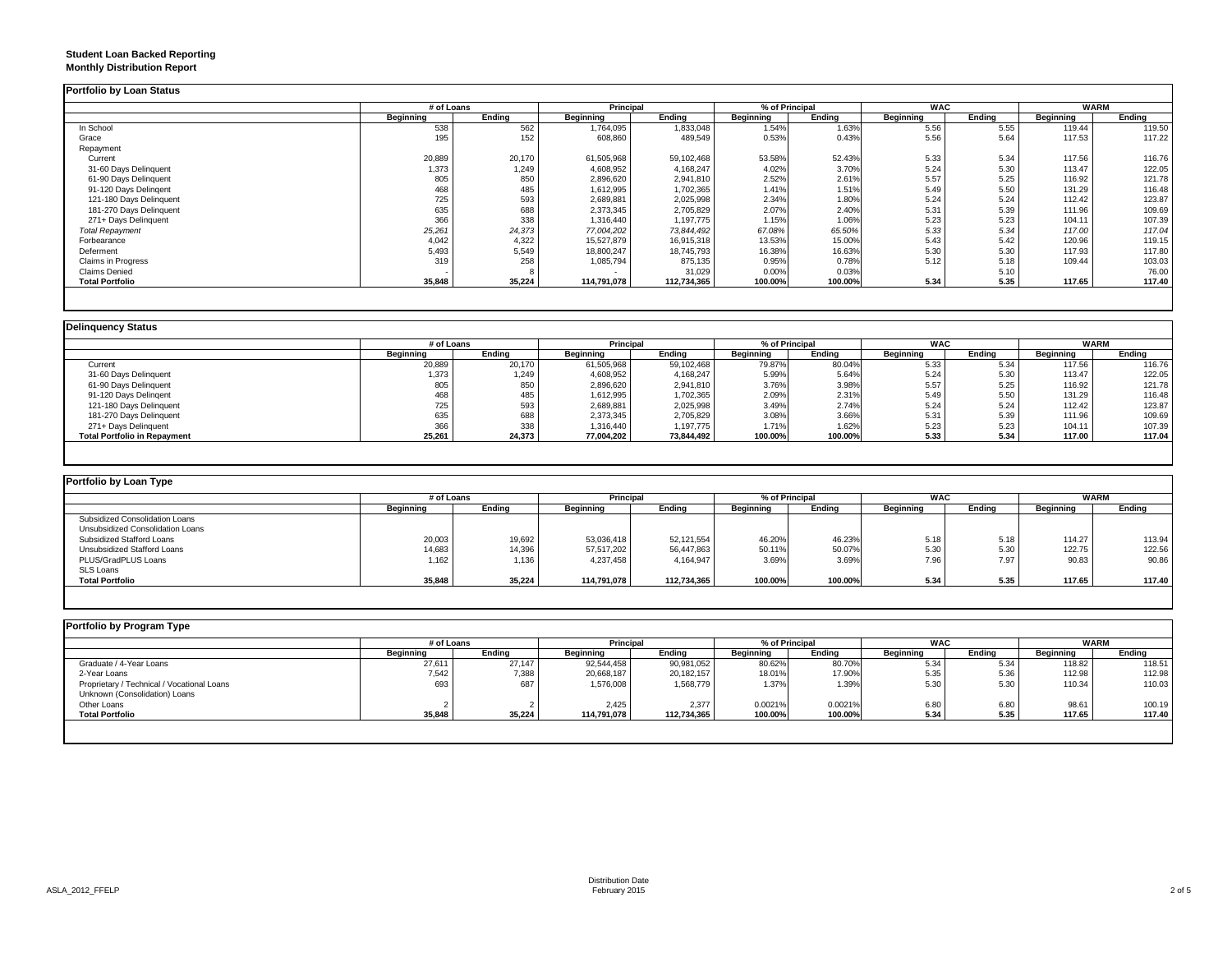| <b>Distribution Date</b> |  |
|--------------------------|--|
| <b>Collection Period</b> |  |

**Distribution Date** February 25, 2015 January 1, 2015, through January 31, 2015

## **Collection Activity**

| <b>Collection Account</b>                                                                    | as of 1/31/2015 |
|----------------------------------------------------------------------------------------------|-----------------|
| Beginning Balance - January 1, 2015                                                          | 2,386,968       |
| <b>Collection Amount Received</b>                                                            | 2,552,848       |
| Reserve Account                                                                              |                 |
| <b>Excess of Required Reserve Account</b>                                                    |                 |
| Interest on Investment Earnings                                                              | 68              |
| Capitalized Interest Account (after a stepdown or release date)                              |                 |
| Payments from Guarantor                                                                      |                 |
| Transfer from 2010 Collection Fund for correction of error                                   |                 |
| <b>Required Repurchases</b>                                                                  |                 |
| Special Allowance Payable to Department of Education                                         |                 |
| <b>Consolidation Rebate Fees</b>                                                             |                 |
| Transfer from Capitalized Interest Fund                                                      |                 |
| Principal payments, interest payments, administration fees, servicing fees, and trustee fees | (2,386,968)     |
| Transfer to Department Rebate Fund                                                           |                 |
| <b>Total Available Funds</b>                                                                 | 2,552,916       |
|                                                                                              |                 |

| <b>Fees Due for Current Period</b> | as of 1/31/2015 |
|------------------------------------|-----------------|
| Indenture Trustee Fees             | 913             |
| <b>Servicing Fees</b>              | 65,763          |
| <b>Administration Fees</b>         | 9,395           |
| Late Fees                          |                 |
| <b>Other Fees</b>                  |                 |
| <b>Total Fees</b>                  | 76.071          |

| <b>ICumulative Default Rate</b>                                                                     | as of 1/31/2015 |
|-----------------------------------------------------------------------------------------------------|-----------------|
|                                                                                                     |                 |
| Current Period Defaults (\$)                                                                        | 680.282.49      |
| Cumulative Defaults (\$)                                                                            | 21,790,378.02   |
| Cumulative Default (% of original pool balance)                                                     | 13.57%          |
| Cumulative Default (% of cumulative entered repayment balance) <sup>a</sup>                         | 19.74%          |
| Current Period Payments (Recoveries) from Guarantor (\$)                                            | 852,197.36      |
| Current Period Borrower Recoveries (\$)                                                             | n/a             |
| Cumulative Recoveries (\$) <sup>b</sup>                                                             | \$19,584,462.29 |
| Cumulative Recovery Rate (%)                                                                        | 89.88%          |
| Cumulative Net Loss Rate (%)                                                                        | 1.37%           |
| Servicer Reject Rate (FFELP) (%)                                                                    |                 |
| Cumulative Servicer Reject Rate (FFELP) (%)                                                         |                 |
| Repayment balance includes all repayment loans with the exception of balances in claim status<br>a) |                 |
| b)<br>Cumulative Recoveries includes 97% of claims in progress balances                             |                 |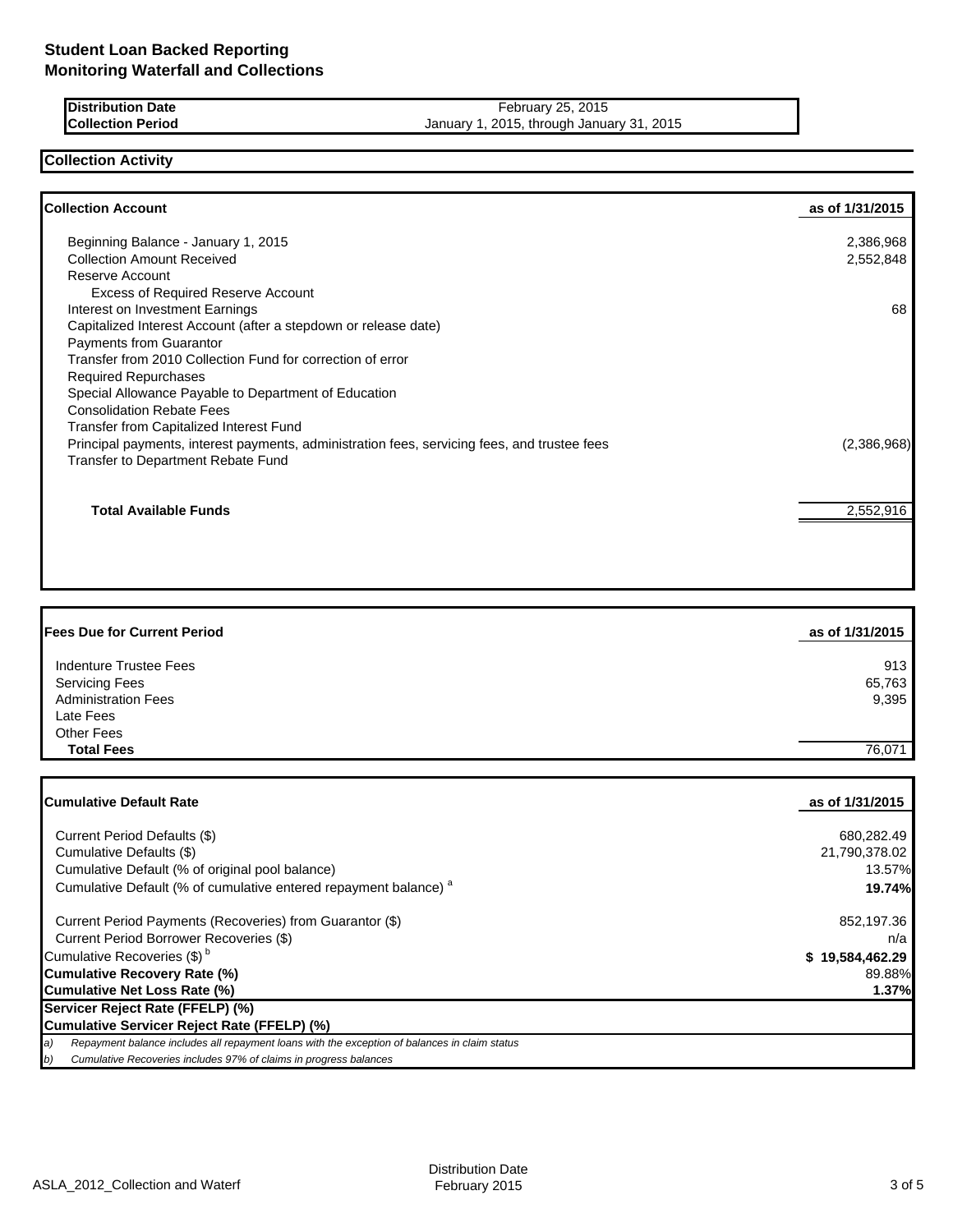# **Waterfall Activity**

| <b>Waterfall for Distribution</b>                                                    | <b>Amount Due</b> | <b>Amount Remaining</b> |
|--------------------------------------------------------------------------------------|-------------------|-------------------------|
| <b>Total Available Funds</b>                                                         |                   | 2,552,916               |
| <b>First:</b> Payments required under any Joint Sharing Agreement                    |                   |                         |
| <b>Second: Trustee Fees</b>                                                          | 913               | 2,552,003               |
| <b>Third:</b> Servicing Fees and Backup Servicing Fees                               | 65,763            | 2,486,240               |
| <b>Fourth: Administration Fees</b>                                                   | 9,395             | 2,476,845               |
| <b>Fifth: Noteholder Interest</b>                                                    | 59,761            | 2,417,084               |
| Sixth: Reinstate the balance of the Reserve Fund up to the Specified Reserve Balance |                   |                         |
| Seventh: Noteholder Principal, until paid in full                                    | 2,417,084         | (0)                     |
|                                                                                      |                   |                         |

| <b>Principal and Interest Distributions</b> | Class A-1 |
|---------------------------------------------|-----------|
| Monthly Interest Due                        | 59,761    |
|                                             |           |
| Monthly Interest Paid                       | 59,761    |
| <b>Interest Shortfall</b>                   |           |
| Interest Carryover Due                      |           |
| Interest Carryover Paid                     |           |
| Interest Carryover                          |           |
| Monthly Principal Distribution Amount       | 2,417,084 |
| Monthly Principal Paid                      | 2,417,084 |
| Shortfall                                   |           |
| <b>Total Distribution Amount</b>            | 2,476,845 |
|                                             |           |